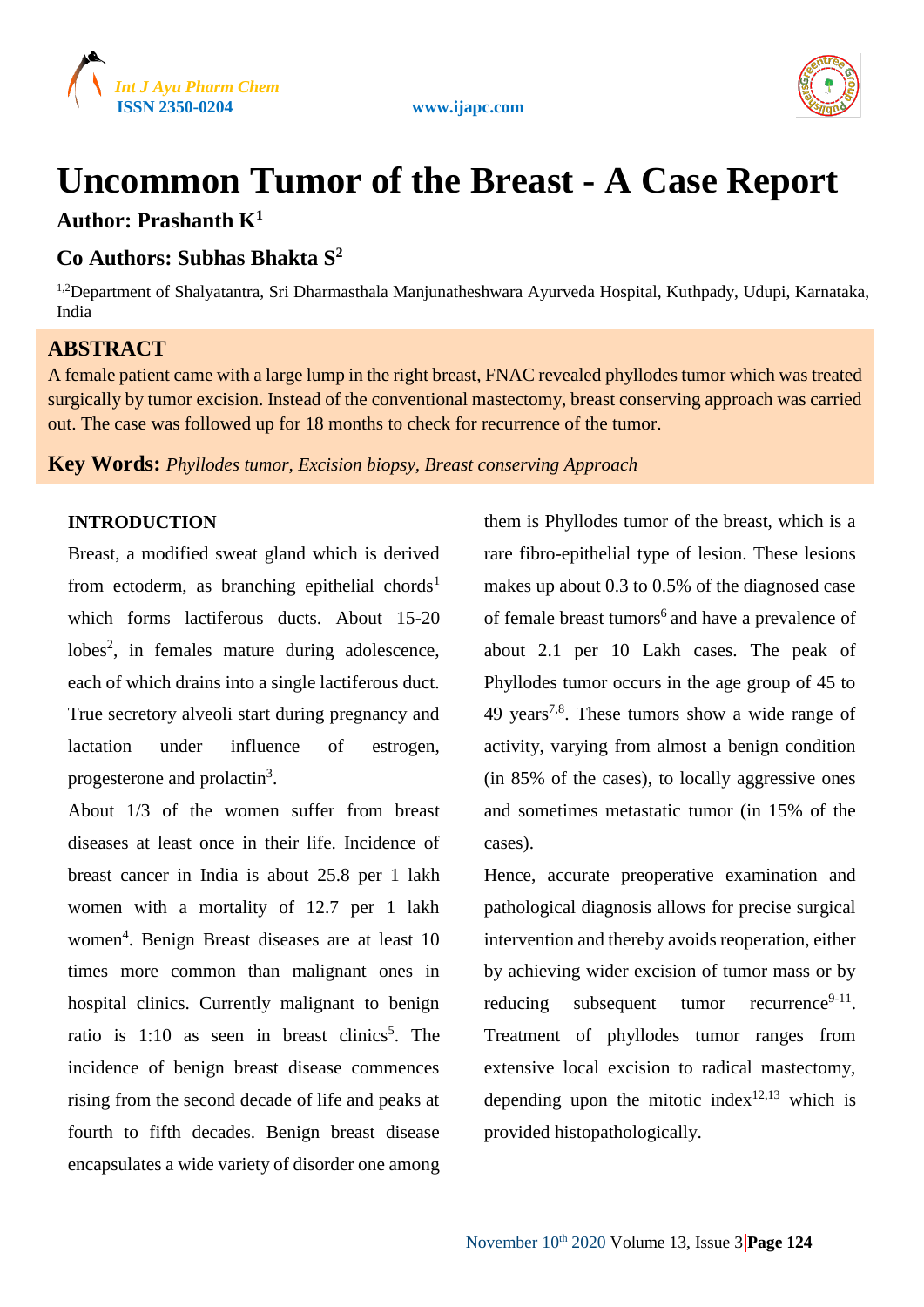

#### **ISSN 2350-0204 www.ijapc.com**



## **CASE REPORT**

#### **Presenting complaints:**

A female patient aged 37 years, visited OPD of *Shalyatantra* at S.D.M AYURVEDA HOSPITAL KUTHPADY with a H/O painless lump in her Right breast for 6 months. The lump was small initially and eventually grew to a considerable size in a span of 4 months to an extent that, there was a significant difference in the size of her breasts. She noticed gradual prominence of veins on the affected breast and painless small lump in the ipsilateral axilla. Negative history for nipple discharge, breast trauma or weight loss. She gave a history of breast abscess in the same breast during lactation about 4 years back and improper breast-feeding from the affected breast until the baby was weaned. The abscess resolved with medical management. History is not significant for DM, HTN, bleeding tendency, menstrual irregularities and familial malignancies.

### **Clinical findings & diagnostic assessments**

Systemic examinations were within normal limits and examination of the breast revealed enlargement of the right breast compared to left. Size  $(L*B)$  of right breast 18 cm<sup>\*</sup> 19 cm, left breast 15 cm\*16 cm. Engorged veins were visible in the upper quadrants in the affected breast. Nipple of right breast found depressed when compared to the left. No puckering or tethering of the skin was observed during examination. On palpation swelling was globular and bosselated, non-tender, swelling extended from right upper outer quadrant to right lower outer quadrant, number was single, size  $9 \text{ cm}^*$  7 cm  $(L*B)$ ,

consistency was firm, fluctuation absent, the swelling was confined to breast. Few ipsilateral axillary lymph nodes (pectoral and central groups) were palpable, which were movable, nontender and firm in consistency.

U.S.G of the Rt breast reported Fibroadenoma of the breast with non-specific enlargement of axillary lymph nodes. However, FNAC reported as Phyllodes tumor.

## **MATERIALS AND METHODS**

### **Therapeutic intervention:**

After the preoperative investigations, Excision biopsy of the breast tumor was carried out under general anaesthesia.

Prepping was done with antiseptics. The lesion was approached through an upper quadrant by a radial incision as the mass was significantly large. Mass was dissected clearly from all around with a thin rim of tissue covering the mass. Bleeders were secured with diathermy and ligatures. A corrugated drain was placed through a stab incision to drain out any fluid collection. The subcutaneous layer was approximated by Interrupted Vicryl 3-0 sutures. Skin closure was done with running Subcuticular suture 3-0 Ethylon sutures considering cosmesis. The drain was removed after 24 hrs and suture was removed on 7<sup>th</sup> PO day. The excised tumour as shown in **Image 1 & Image 2** was sent for histopathological study. Patient was periodically followed up for 18 months for recurrence.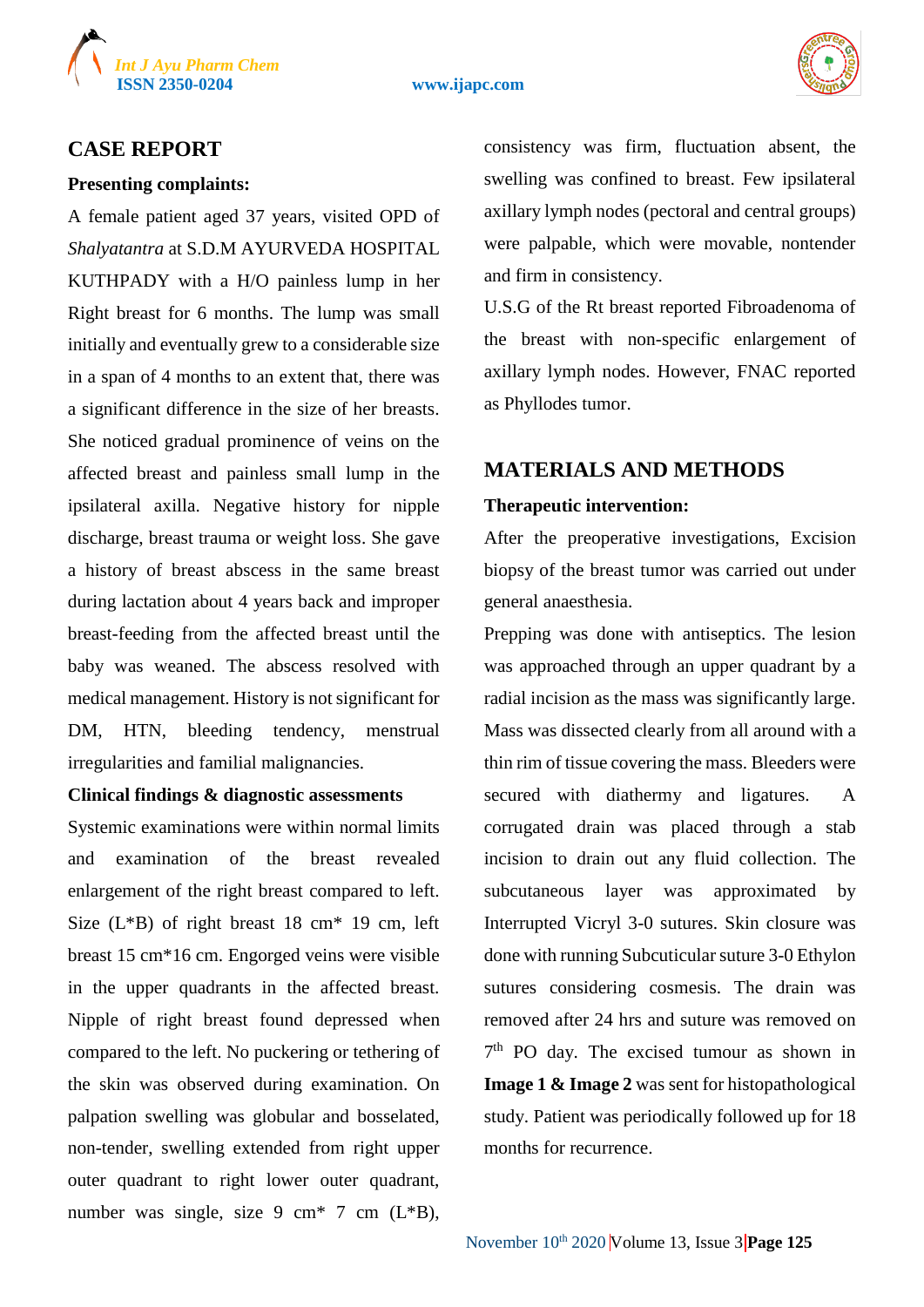

#### **ISSN 2350-0204 www.ijapc.com**





Images of excised phyllodes tumor (**Image 1 and Image 2**)

## **DISCUSSION**

The phyllodes are one such tumor which has a wide range of activity, based on the mitotic index and extent of pleomorphism they are graded from low-grade tumor to a high-grade tumor. It is most commonly occurring nonepithelial neoplasm of the breast, although it represents only 1 percent of all breast tumors. The Mammographic evidence of morphology, calcification and necrosis cannot differentiate between a benign, borderline and malignant variety of phyllodes tumor. However, the tumor margin is usually well defined and differentiated from the adjacent breast tissue, which is crushed and altered. The tumor mass contains connective tissues; with mixed gelatinous, solid and cystic regions. These gross alteration in the tumor gives it a classical LEAF-LIKE appearance in gross cross-section. Phyllodes tumor has greater cellular activity than that of a fibroadenomas. Most malignant phyllodes tumor contain liposarcomatous or rhabdomyosarcomatous elements. All these features can only be noted operatively or post operatively i.e. after histopathological investigation as shown in **Image 3**. Hence, the nomenclature, presentation and diagnosis of

phyllodes tumor have posed many problems for surgeons even after careful history taking, examination and investigations<sup>14</sup>. In the present case, the differential diagnosis ranged from chronic abscess to carcinoma of the breast given the history, age and parity. Only by diligent and thorough clinical examination, the case was diagnosed as phyllodes tumor.



## **Image 3** Biopsy report of phyllodes tumor

Though surgery is the prime treatment, type of surgery has been a matter of debate over the years. Mastectomy and Breast conserving surgery have both been advocated as surgical treatment for this tumor. Prior studies have found no significant differences among the above two surgical procedures in terms of overall survival or metastasis-free survival. However, the frequency of local recurrence of the tumor has been found more with the latter<sup>15</sup>. Hence, a regular follow up for 18 months was carried out in this study and no recurrence of the tumor observed.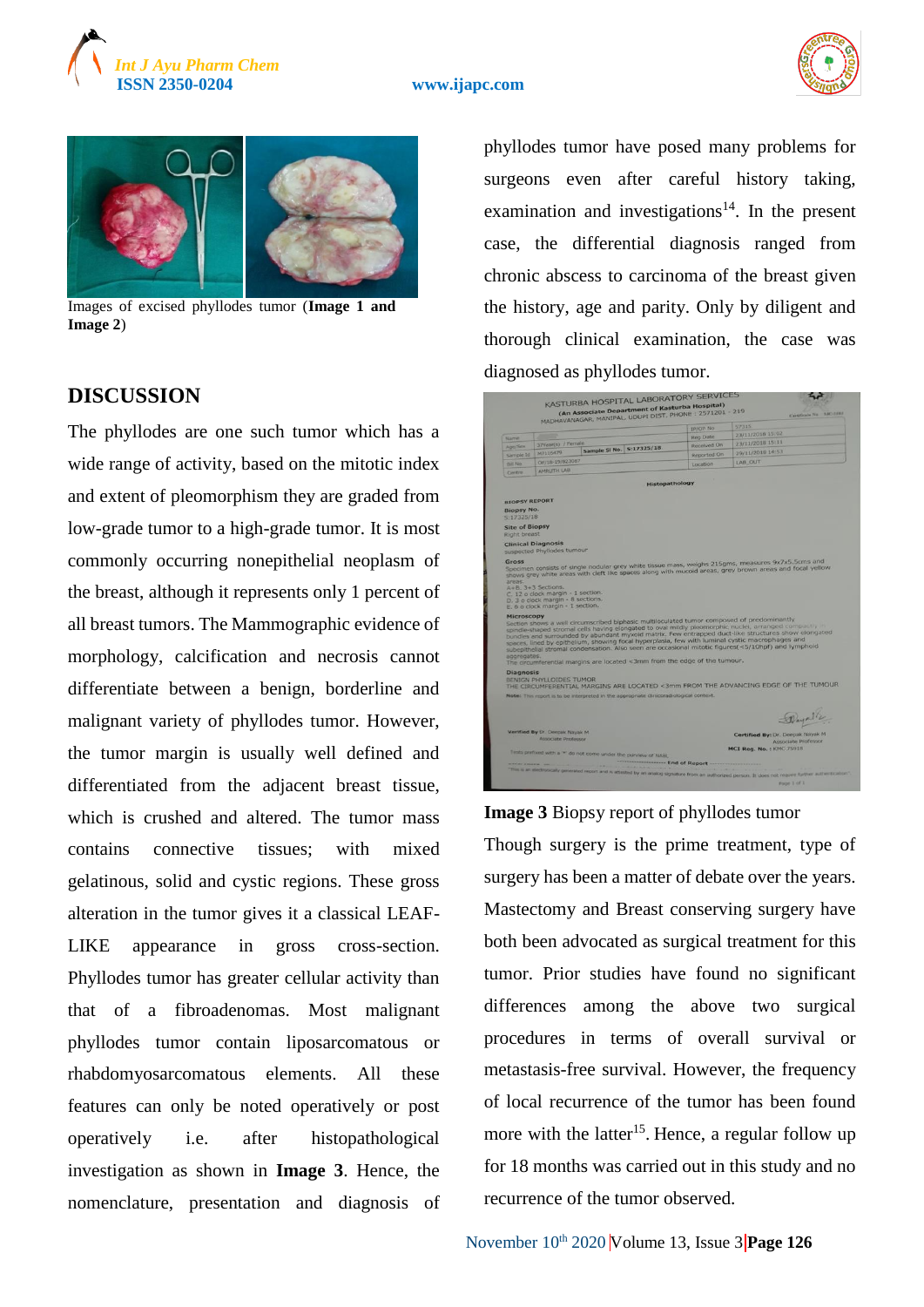



In *Ayurveda*, the presented clinical features like a constantly growing tumor, huge in size and nonsuppurative resembles the description of *Arbuda<sup>16</sup>*, explained in *Sushrutha Samhita* especially the *Kaphaja* variety. Management of *kaphaja arbuda<sup>17</sup>* is both medical and surgical. In the early stages of the growth, *shodhana* followed by *vimlapanadi* external treatment is carried out. When the growth is refractive to medical management and not in *marma sthaana* (vital region), excision with *agnikarma* is the therapeutic choice.

## **CONCLUSION**

Phyllodes tumor is an uncommon growth in the breast. The name phyllodes is due to typical leaf like appearance of the tumor in the cross section. Although the tumor is considered benign it has malignant potential. The treatment ranges from mastectomy to breast conserving tumor excision. In *Ayurveda* this condition, based on its presentation resembles *Acharya sushrutha's Kaphaja Arbuda*. Were, he advises management with *Kshara, Agni and Shastra Karma*. Hence, in this case taking that into consideration, a breast conserving approach was planned, with the circumferential tumor margin less than 3 mm from the advancing edge, there by preserving maximum viable breast tissue for a better cosmetic outcome. A follow up period of 18 months revealed no recurrence of the growth.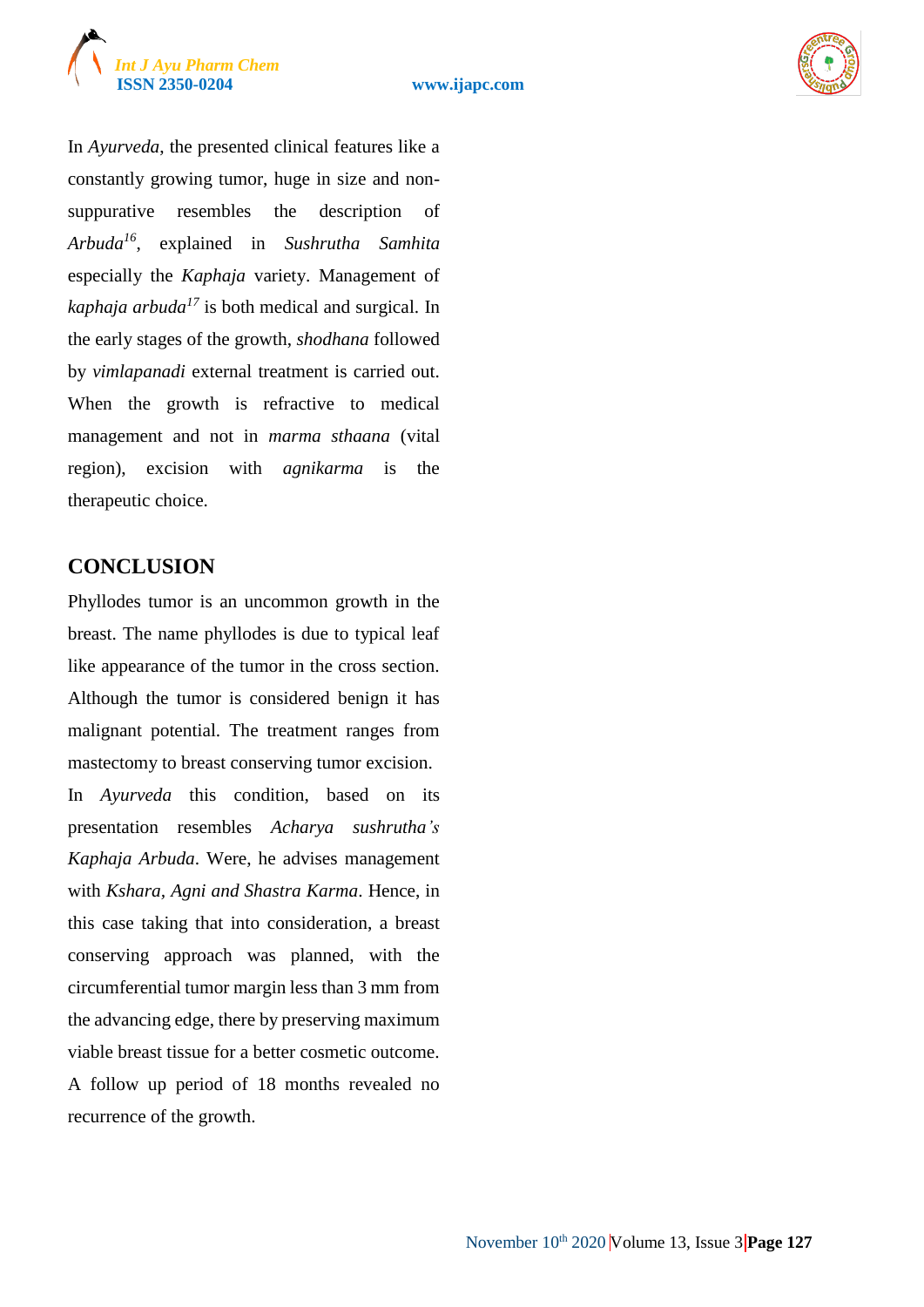

**ISSN 2350-0204 www.ijapc.com**



## **REFERENCES**

1. Bhat, S., M. (2013). *SRBs manual of surgery* (5th ed.). New Delhi: Jaypee Brothers Medical (P)..Pg no. 512

2. Bland, K. I., & Copeland, E. M. (2009). *The Breast: Comprehensive management of benign and malignant diseases* (3rd ed.). Philadelphia: Saunders/Elsevier. Pg no.10

3. Bailey, H. C., Love, M. S., Russell, R. J., Williams, N. U., Bulstrode, C. U., & Bailey, H. U. (2006). *Bailey & Love's Short Practice of surgry* (27th ed., Vol. 2). Boca Raton, Florida: CRC Press, Taylor & Francis group. Pg no. 870

4. Selvakumaran, S., & Sangma, M. B. (2016). Study of various benign breast diseases. *International Surgery Journal, 4*(1), 339. doi:10.18203/2349-2902.isj20164466.

5. Sabiston, D. C., Townsend, C. M., Evers, M. B., Mattox, K. L., & Beauchamp, D. R. (2004). *Sabiston textbook of surgery: The biological basis of modern surgical practice* (17th ed., Vol. 1). Philadelphia, PA: Elsevier, Saunders. Pg no. 892

6. Rowell, M. D., Perry, R. R., Hsiu, J., & Barranco, S. C. (1993). Phyllodes tumors. *The American Journal of Surgery, 165*(3), 376-379. doi:10.1016/s0002-9610(05)80849-9

7. Salvadori, B., Cusumano, F., Bo, R. D., Delledonne, V., Grassi, M., Rovini, D., . . . Clemente, C. (1989). Surgical treatment of phyllodes tumors of the breast. *Cancer, 63*(12), 2532-2536. doi:10.1002/1097- 0142(19890615)63:123.0.co;2-q

8. Bernstein, L., Deapen, D., & Ross, R. K. (1993). The descriptive epidemiology of malignant cystosarcoma phyllodes tumors of the breast. *Cancer, 71*(10), 3020-3024. doi:10.1002/1097-0142(19930515)71:103.0.co;2 g

9. Ridgway, P., Jacklin, R., Ziprin, P., Harbin, L., Peck, D., Darzi, A., & Rajan, P. (2004). Perioperative diagnosis of cystosarcoma phyllodes of the breast may be enhanced by MIB-1 index. *Journal of Surgical Research, 122*(1), 83- 88. doi:10.1016/j.jss.2004.07.003

10. El-Naggar, A. K., Mackay, B., Sneige, N., & Batsakis, J. G. (1990). Stromal neoplasms of the breast: A comparative flow cytometric study. *Journal of Surgical Oncology, 44*(3), 151- 156. doi:10.1002/jso.2930440306

11. Jacklin, R. K. (2006). Optimising preoperative diagnosis in phyllodes tumour of the breast. *Journal of Clinical Pathology, 59*(5), 454- 459. doi:10.1136/jcp.2005.025866

12. Chaney, A. W., Pollack, A., Mcneese, M. D., Zagars, G. K., Pisters, P. W., Pollock, R. E., & Hunt, K. K. (2000). Primary treatment of cystosarcoma phyllodes of the breast. *Cancer, 89*(7), 1502-1511. doi:10.1002/1097-0142(20001001)89:73.0.co;2-p 13. Foucher, T. D., Roussel, H., Hivelin, M., Rossi, L., Cornou, C., Bats, A., . . . Ngô, C. (2017). Atypical Distant Metastasis of Breast Malignant Phyllodes Tumors: A Case Report and Literature Review. *Case Reports in Obstetrics and Gynecology, 2017*, 1-6.

doi:10.1155/2017/8963013

November 10<sup>th</sup> 2020 Volume 13, Issue 3 **Page 128**